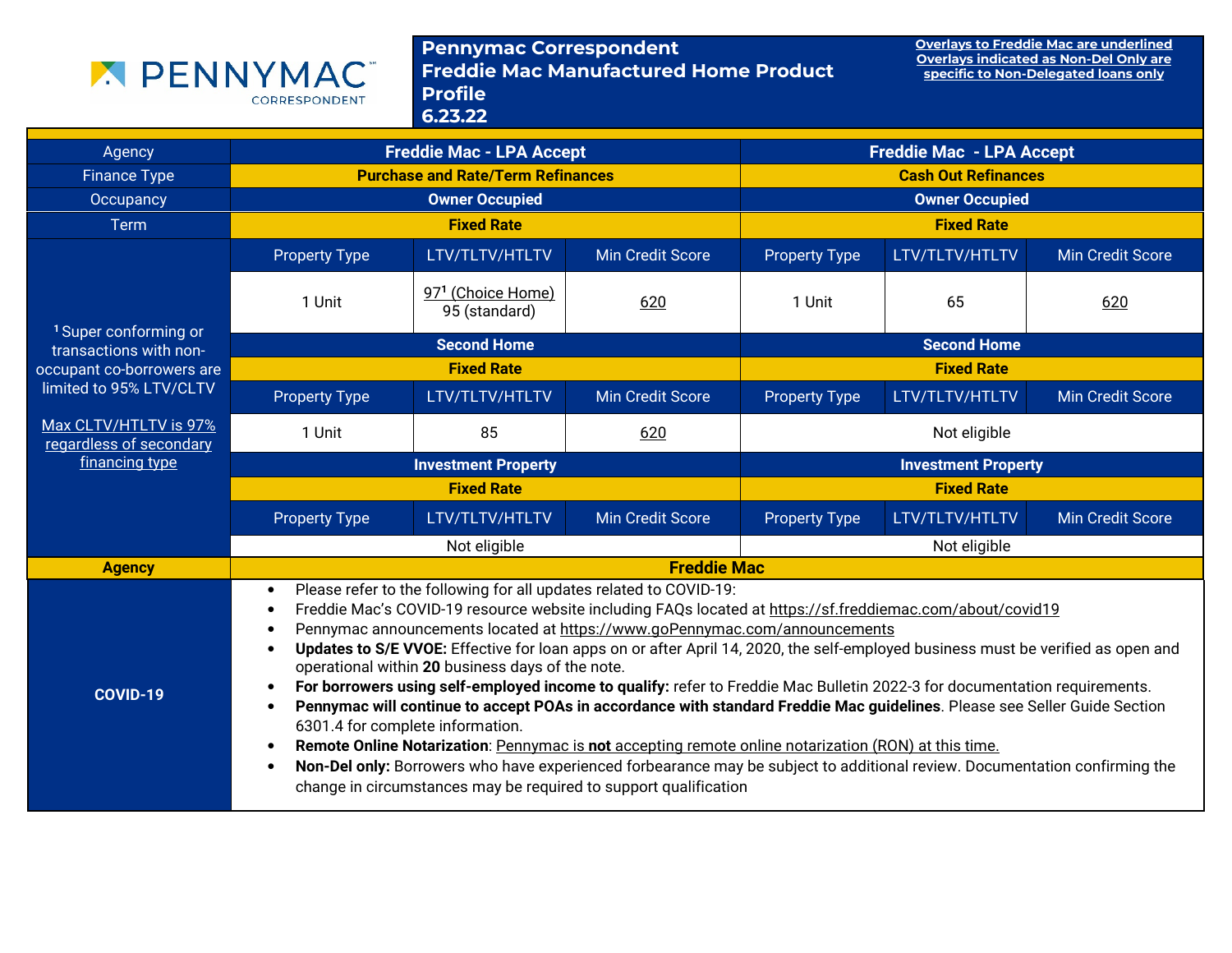| Ability To Repay and<br><b>Qualified Mortgage Rule</b> | For loans subject to the ATR/QM rule, Pennymac will only purchase loans that comply with the ATR/QM requirements.<br>$\bullet$<br>Note: Investment properties which are for business purposes (borrower does not intend to occupy for greater than 14<br>$\circ$<br>days in the year) are exempt from ATR/QM; however, such loans must meet agency eligibility requirements and are subject<br>to the applicable points and fees threshold.<br>Investment properties are not eligible for manufactured homes.<br>$\circ$<br>Correspondents are responsible for providing evidence of compliance with the ATR/QM rules.<br>Clear itemization of fees and application of all credits that indicate paid by/to will be required on all loans.<br>See Seller Guide section "Ability to Repay and Qualified Mortgage Rule" under "Delivery Procedures" for more details.<br>$\bullet$                                                                                                                                                                                                                                                                                                                                                                                                                                                                                                                                                                                                                                                                                                                                                              |
|--------------------------------------------------------|-----------------------------------------------------------------------------------------------------------------------------------------------------------------------------------------------------------------------------------------------------------------------------------------------------------------------------------------------------------------------------------------------------------------------------------------------------------------------------------------------------------------------------------------------------------------------------------------------------------------------------------------------------------------------------------------------------------------------------------------------------------------------------------------------------------------------------------------------------------------------------------------------------------------------------------------------------------------------------------------------------------------------------------------------------------------------------------------------------------------------------------------------------------------------------------------------------------------------------------------------------------------------------------------------------------------------------------------------------------------------------------------------------------------------------------------------------------------------------------------------------------------------------------------------------------------------------------------------------------------------------------------------|
| Age of Documents                                       | Must be dated within 120 days old on the note date, including credit reports and employment, income and asset documents.<br>$\bullet$<br>Preliminary Title Policies must be no more than 180 days old on the date the note is signed.                                                                                                                                                                                                                                                                                                                                                                                                                                                                                                                                                                                                                                                                                                                                                                                                                                                                                                                                                                                                                                                                                                                                                                                                                                                                                                                                                                                                         |
| Appraisals                                             | Full appraisal required. Determined by AUS Findings. Manufactured Homes are not eligible for appraisal waivers.<br>$\bullet$<br>Any structural modifications to an existing Manufactured Home must be approved by a licensed professional engineer or the local,<br>$\bullet$<br>State or federal authority.<br>Cost approach is required<br>$\bullet$<br>Standard<br>Minimum of 2 similar manufactured home comparables<br>$\circ$<br>Third comparable may be site built or modular home<br>$\circ$<br>Photos required, in addition to standard photos:<br>$\circ$<br>HUD data plate,<br><b>HUD certification label</b><br>CHOICEHome<br>Use CHOICEHome comps when available<br>$\circ$<br>• Supplemental comps may be site built homes<br>Photos required, in addition to the standard photos<br>$\circ$<br><b>CHOICEHome label</b><br>$\blacksquare$<br>HUD data plate,<br>HUD certification label,<br>The property and site features including dormers, porches, garages, carports and any other attached or detached<br>structures<br>If the HUD data plate cannot be obtained, a copy of the IBTS report is acceptable.<br>Accessory units are eligible only with a CHOICEHome, 5601.2 (C)<br>Appraisal updates in accordance with Freddie Mac guidelines are acceptable.<br>$\bullet$<br>○ See Freddie Mac Seller Guide section 5604.3 for complete details.<br>Properties with evidence of commercial production of marijuana, including but not limited to grow rooms, or hydroponic<br>equipment, are ineligible.<br>The property must be complete when the loan is sold to Pennymac.<br>See 5703.6 and 5703.9 for complete details |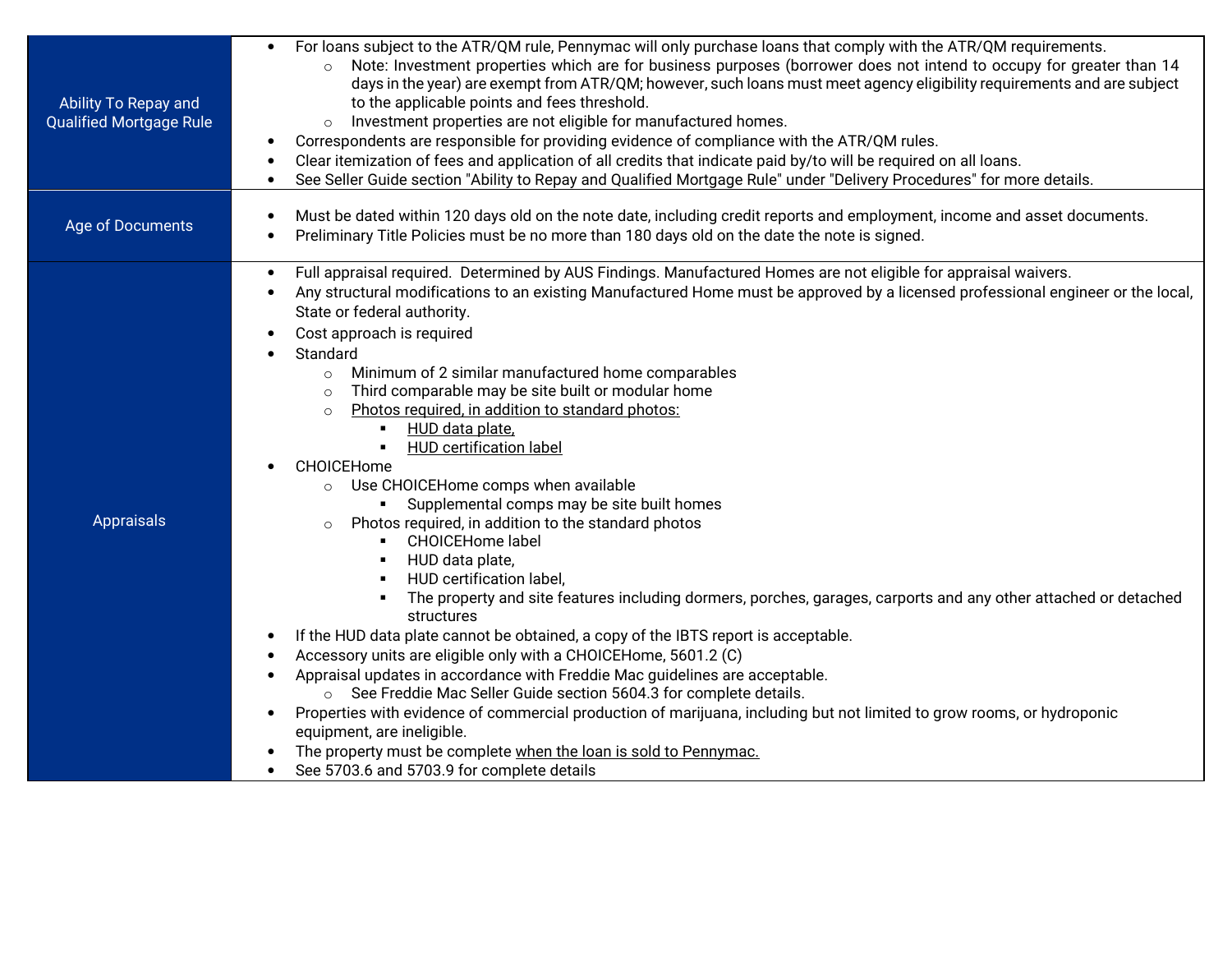|                                | Follow Freddie Mac guidelines relative to funds to close.                                                                                                                                                                                                               |
|--------------------------------|-------------------------------------------------------------------------------------------------------------------------------------------------------------------------------------------------------------------------------------------------------------------------|
|                                | Trade equity is an eligible source, see 5703.5 for complete details<br>$\bullet$                                                                                                                                                                                        |
|                                | Gift funds are allowed in accordance with Freddie Mac guidelines                                                                                                                                                                                                        |
|                                | The following requirements apply when evaluating deposits on the Borrower's account statements:                                                                                                                                                                         |
|                                | Except as stated below, the Lender is not required to document the sources of unverified deposits for purchase or<br>$\circ$                                                                                                                                            |
|                                | refinance transactions. However, when qualifying the Borrower, the Lender must consider any liabilities resulting from all                                                                                                                                              |
|                                | borrowed funds.                                                                                                                                                                                                                                                         |
|                                | For purchase transactions, the Lender must document the source of funds for any single deposit exceeding 50% of the<br>$\circ$                                                                                                                                          |
|                                | total monthly qualifying income for the Mortgage if the deposit is needed to meet the requirements for Borrower Funds                                                                                                                                                   |
|                                | and/or reserves.                                                                                                                                                                                                                                                        |
|                                | When a large deposit is not documented and is not needed for Borrower Funds and/or required reserves, the Lender must<br>$\circ$                                                                                                                                        |
| <b>Assets</b>                  | reduce the funds used for qualifying purposes by the amount of the unverified deposit. For Loan Prospector Mortgages,<br>the Seller must enter the reduced amount of the asset into Loan Prospector                                                                     |
|                                | When a single deposit consists of both verified and unverified portions, the Lender may use just the unverified portion<br>$\circ$                                                                                                                                      |
|                                | when determining whether the deposit exceeds the 50% requirement.                                                                                                                                                                                                       |
|                                | When the source of funds can be clearly identified from the deposit information on the account statement (e.g., direct<br>$\circ$                                                                                                                                       |
|                                | payroll deposits) or other documented income or asset source in the Mortgage file (e.g. tax refund amounts appearing on                                                                                                                                                 |
|                                | the tax returns in the file), the Lender is not required to obtain additional documentation.                                                                                                                                                                            |
|                                | The Seller must document the source of a deposit of any amount regardless of the transaction type if the Seller has any<br>$\circ$                                                                                                                                      |
|                                | indication that the funds are borrowed or are not from an eligible source.                                                                                                                                                                                              |
|                                | When using a direct account verification (i.e., verification of deposit (VOD)), the Seller must include documentation of the source of<br>funds when an account is opened within 90 days of verification and/or when the current balance in an account is significantly |
|                                | greater than the average balance.                                                                                                                                                                                                                                       |
|                                |                                                                                                                                                                                                                                                                         |
| <b>Assignment of Mortgages</b> | All loans must be registered with MERS at time of delivery to Pennymac and a MERS transfer of beneficial rights and transfer of servicing<br>right must be initiated by the Seller, to Pennymac Corp, LLC (#1009313), within 24-hours of purchase.                      |
|                                |                                                                                                                                                                                                                                                                         |
| <b>AUS</b>                     | Loan Product Advisor with "Accept" Recommendation is required. LPA A Minus Offering is not allowed.                                                                                                                                                                     |
|                                | Manual UW is not allowed.                                                                                                                                                                                                                                               |
|                                |                                                                                                                                                                                                                                                                         |
|                                | U.S. Citizens<br>$\bullet$<br>Permanent resident aliens, with proof of lawful residence                                                                                                                                                                                 |
|                                | Nonpermanent resident alien immigrants, with proof of lawful residence                                                                                                                                                                                                  |
|                                | Properties vested in trusts are permitted for all occupancy types in accordance with Freddie Mac Trust guidelines                                                                                                                                                       |
| <b>Borrower Eligibility</b>    | Pennymac allows investment properties to be vested in the name of the trust                                                                                                                                                                                             |
|                                | LTV/CLTV above 95%:                                                                                                                                                                                                                                                     |
|                                | All borrowers must occupy the property                                                                                                                                                                                                                                  |
|                                | At least one borrower must be a first time home buyer on purchase transactions                                                                                                                                                                                          |
|                                | Non-Del: Pennymac Employees are ineligible                                                                                                                                                                                                                              |
|                                | Allowed when Fannie Mae PERS approved only, 5701.3                                                                                                                                                                                                                      |
| Condominiums                   | Evidence of PERS approval required in the file.                                                                                                                                                                                                                         |
|                                |                                                                                                                                                                                                                                                                         |
|                                | Pennymac will not submit for PERS approval.<br>$\bullet$                                                                                                                                                                                                                |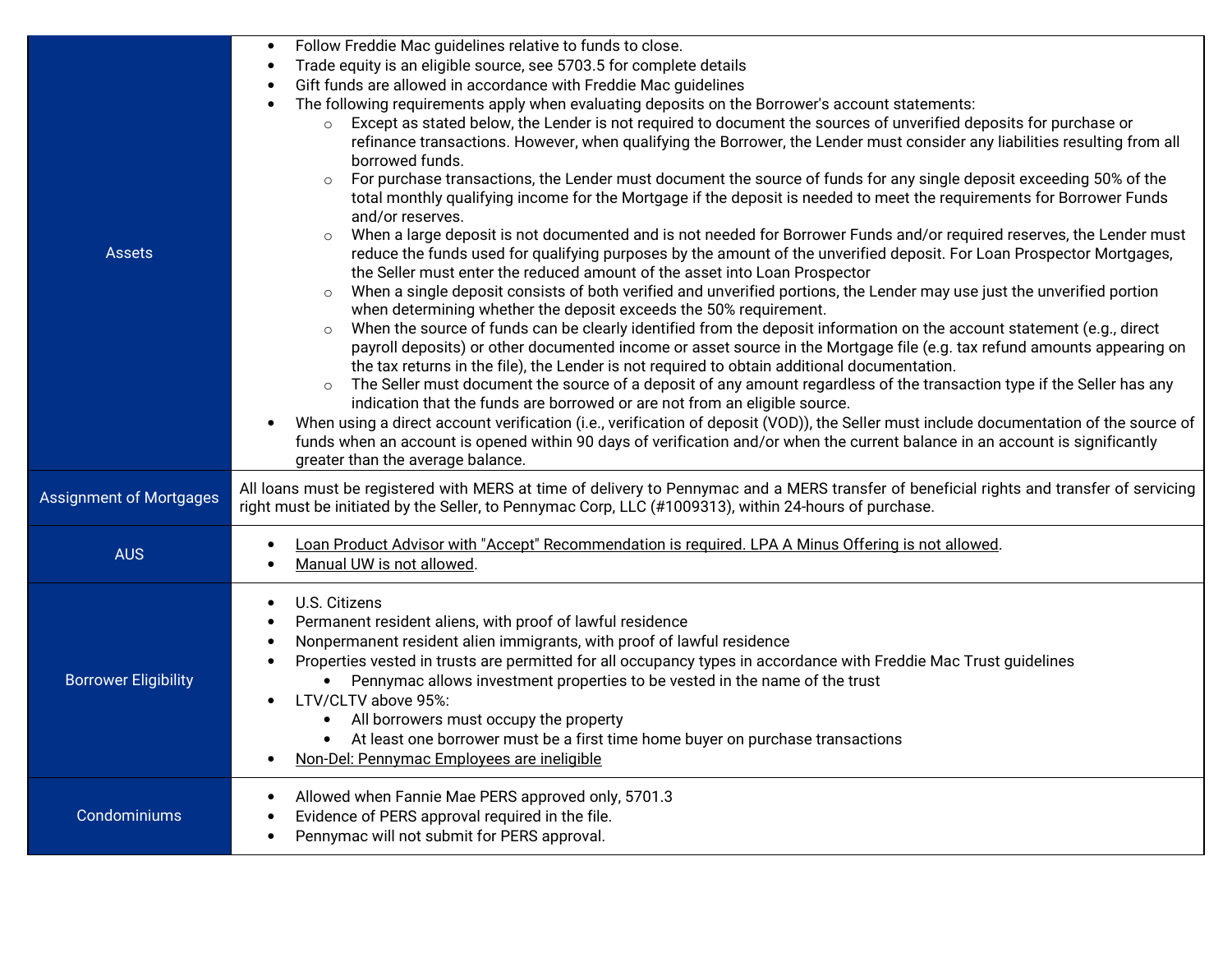| Continuity of Obligation: | When an existing Mortgage will be satisfied as a result of a refinance transaction, one of the following requirements must be met:<br>At least one Borrower on the refinance Mortgage was a Borrower on the Mortgage being refinanced; or<br>At least one Borrower on the refinance Mortgage held title to and resided in the Mortgaged Premises as a Primary Residence for<br>the most recent 12 month period and the Mortgage file contains documentation evidencing that the Borrower has been making<br>timely Mortgage payments, including the payments for any secondary financing, for the most recent 12-month period; or<br>At least one Borrower on the refinance Mortgage inherited or was legally awarded the Mortgaged Premises by a court in the case<br>of divorce, separation or dissolution of a domestic partnership                                                                                                                                                                                                                              |
|---------------------------|---------------------------------------------------------------------------------------------------------------------------------------------------------------------------------------------------------------------------------------------------------------------------------------------------------------------------------------------------------------------------------------------------------------------------------------------------------------------------------------------------------------------------------------------------------------------------------------------------------------------------------------------------------------------------------------------------------------------------------------------------------------------------------------------------------------------------------------------------------------------------------------------------------------------------------------------------------------------------------------------------------------------------------------------------------------------|
| Credit                    | All borrowers may have no credit score. Freddie Mac and LPA requirements must be met.<br>For LTV/CLTV above 95%: at least one borrower must have a usable credit score as determined by LPA.<br>Must pay off any existing judgments or tax liens.<br>For borrowers with frozen credit, no more than one credit bureau can have frozen credit information.<br>Current Housing Payment, applicable when the payment for the primary residence for any borrower is not reported on credit (ex.<br>renting primary and the subject is 2nd/NOO, or non-occupant co-borrower who rents):<br>When the payment is not reported on the credit report, provide third party verification of payment amount.<br>$\Omega$<br>If living rent free, a rent free letter from landlord or person obligated on lease required.<br>Non-Del Only:<br>Installment debt must be paid in full to be excluded. Borrowers may not pay down installment debts to less than 10 months<br>to exclude the debt for qualifying.<br>No more than two tax years may be on repayment plan<br>$\circ$ |
| <b>Derogatory Credit</b>  | No specific waiting times with an LPA Accept. All derogatory events must be reflected on the credit report in order for the LPA accept to be<br>valid. If derogatory event is not reflected on credit report, or is not accurate, the loan must be manually underwritten. Pennymac does not<br>purchase manually underwritten Freddie Mac loans.                                                                                                                                                                                                                                                                                                                                                                                                                                                                                                                                                                                                                                                                                                                    |
| <b>Disaster Policy</b>    | Pennymac may require a post-disaster inspection when the appraisal occurred before the incident end date of the disaster. See<br>Pennymac disaster policy located in the Seller's Guide for full details.<br>Non-Del Only: Disaster inspections may not be completed by the Lender. Acceptable inspection providers include, but are not<br>limited to, the original appraiser or a post-disaster inspection company.                                                                                                                                                                                                                                                                                                                                                                                                                                                                                                                                                                                                                                               |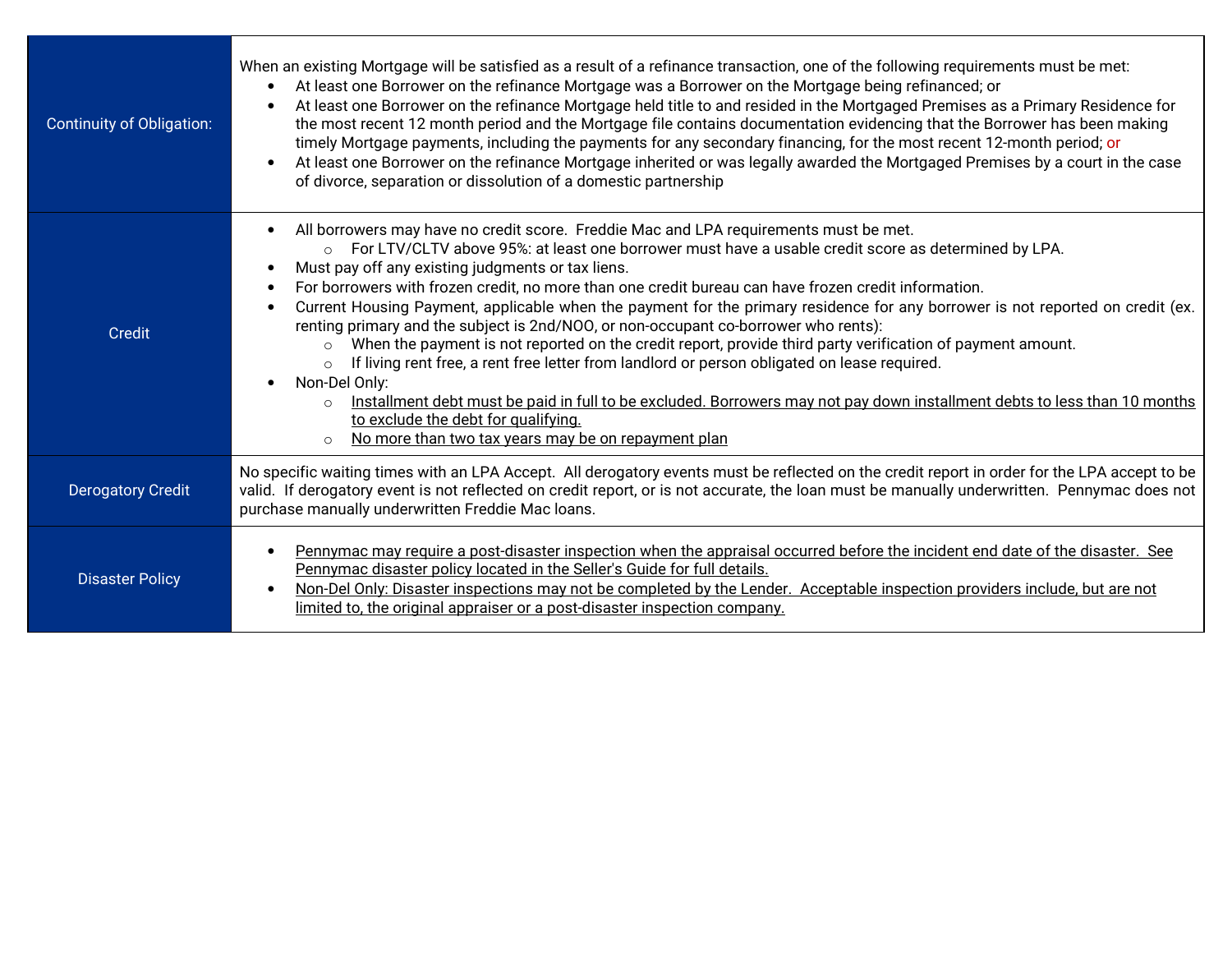|                                | Determined by LPA<br>$\bullet$                                                                                                                  |
|--------------------------------|-------------------------------------------------------------------------------------------------------------------------------------------------|
|                                | Non-Del: Handwritten Verification of Mortgages (VOM) or Verification of Rents (VOR) are not eligible<br>$\bullet$                               |
|                                | For a new Manufactured Home, whether it is affixed to a permanent foundation prior to or after the application date, obtain a copy<br>$\bullet$ |
|                                | of the manufacturer's invoice and Manufactured Home Purchase Agreement.                                                                         |
|                                | Private mortgages may be verified with cancelled checks or bank statements.<br>$\bullet$                                                        |
|                                | One year of tax returns is acceptable if allowed by LPA and Freddie Mac guidelines<br>$\bullet$                                                 |
|                                | Freddie Mac Automated Income and Asset Assessment<br>$\bullet$                                                                                  |
|                                | Loans using FHLMC Automated Income and Asset assessment are acceptable<br>$\bullet$                                                             |
|                                | Lenders must provide the third party vendor report used in the LPA validation process.<br>$\bullet$                                             |
|                                | Income or assets derived from the following sources are ineligible for qualifying:<br>$\bullet$                                                 |
|                                |                                                                                                                                                 |
| Documentation                  | The production or sale of marijuana                                                                                                             |
|                                | Bitcoin or other cryptocurrencies<br>$\Omega$                                                                                                   |
|                                | See Large Deposits section for documentation requirements on funds used for closing/reserves that originated                                    |
|                                | from a cryptocurrency account.                                                                                                                  |
|                                | Current housing payment for non-occupying borrowers. The borrower must document their current housing payment with one of<br>$\bullet$          |
|                                | the following when they do not own a primary residence.                                                                                         |
|                                | Direct verification of rent from a management company, or<br>$\bullet$                                                                          |
|                                | Direct verification of rent from an individual landlord (supported by two months of cancelled checks or other evidence of two<br>$\bullet$      |
|                                | months payments), or                                                                                                                            |
|                                | Copy of the current fully executed lease agreement (supported by two months of cancelled checks or other evidence of two<br>$\bullet$           |
|                                | months payments), or                                                                                                                            |
|                                | Six months of canceled checks or bank statements supporting consistent payment in the amount used in qualifying<br>$\bullet$                    |
|                                | Down Payment Assistance is allowed as long as the assistance is provided by a government entity or a non-profit organization that               |
| <b>Down Payment Assistance</b> | is affiliated with a government entity. Evidence of the terms and provider must be included in the loan file and must meet Freddie              |
|                                | Mac requirements.                                                                                                                               |
|                                | Employer assistance is acceptable in accordance with Freddie Mac guidelines.                                                                    |
|                                | Pennymac will only purchase the following products:                                                                                             |
|                                | Agency Fixed Rate: up to 30 years. Cash Out Refinance: max loan term is 20 years.<br>$\circ$                                                    |
|                                | Home Possible financing is eligible. See Home Possible Product Profile for complete details.<br>$\circ$                                         |
|                                | LPA and Freddie Mac requirements must be met.<br>$\circ$                                                                                        |
|                                | HomeOne or Home Possible allowed                                                                                                                |
|                                | LTV/TLTV/HTLTV above 95% must be HomeOne or Home Possible.<br>$\circ$                                                                           |
|                                | When loan programs are combined (e.g. Home Possible and Manufactured Home), the most restrictive of the guidelines                              |
| Eligible Mortgage              | must be met.                                                                                                                                    |
| <b>Products</b>                | See the Freddie Mac standard profile or the Freddie Mac Home Possible profile for requirements specific to those<br>$\circ$                     |
|                                | programs.                                                                                                                                       |
|                                | ARMs are not eligible                                                                                                                           |
|                                | <b>CHOICERenovation are ineligible.</b>                                                                                                         |
|                                | Loans using the alternative LTV calculation, are eligible for purchase subject to meeting all Freddie Mac requirements. See Freddie             |
|                                | Mac Chapters 4406.1 and 4406.2, Mortgages Secured by Properties Subject to Resale Restrictions.                                                 |
|                                | Escrow for taxes, insurance, and mortgage insurance are required above 80% LTV, (90% in CA), or as required by applicable state                 |
|                                | law.                                                                                                                                            |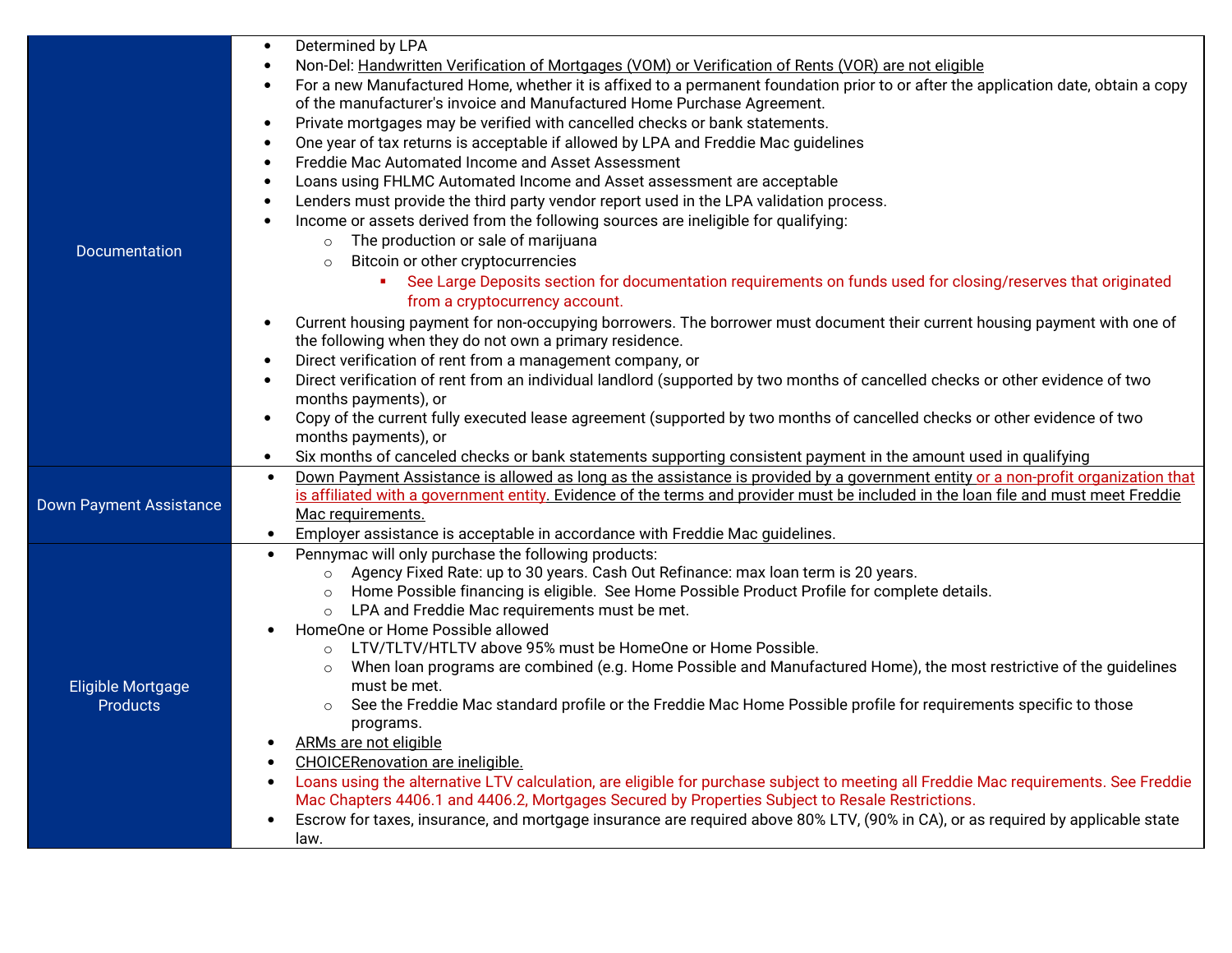|                                   | Employment and income documentation must comply with the requirements of Loan Product Advisor or the Freddie Mac Seller Guide if not<br>addressed by LPA:                                                                                                                                                                                                                                                                           |
|-----------------------------------|-------------------------------------------------------------------------------------------------------------------------------------------------------------------------------------------------------------------------------------------------------------------------------------------------------------------------------------------------------------------------------------------------------------------------------------|
|                                   | For salaried employees Pre-closing verification (PCV, previously known as verbal verification of employment) must be completed<br>within 10 business days prior to the note date.                                                                                                                                                                                                                                                   |
|                                   | For self-employed borrowers the PCV must be completed within 120 days prior to the note date.<br>For borrowers in the military, a military Leave and Earnings Statement dated within 30 days prior to the note date is acceptable in<br>lieu of a verbal verification of employment.                                                                                                                                                |
|                                   | Provide a written analysis of the income used to qualify the borrower on the Transmittal Summary or like document(s) in the file. An<br>$\bullet$<br>Income Analysis must be completed for self-employed borrowers.                                                                                                                                                                                                                 |
|                                   | Assets as a basis of qualification is acceptable in accordance with Freddie Mac.                                                                                                                                                                                                                                                                                                                                                    |
| Employment/Income<br>Verification | Mortgage Credit Certificates (MCCs) The amount of the MCC tax credit may be considered as qualifying income in accordance<br>with the following requirements:                                                                                                                                                                                                                                                                       |
|                                   | $\circ$ The amount used as qualifying income must be calculated as follows: (Mortgage amount) x (Note Rate) x (Mortgage Credit<br>Certificate rate %) divided by 12                                                                                                                                                                                                                                                                 |
|                                   | The amount used as qualifying income cannot exceed the maximum Mortgage interest credit permitted by the IRS<br>The Mortgage file must contain a copy of the:<br>$\circ$<br>$-MCC$                                                                                                                                                                                                                                                  |
|                                   | Seller's calculation of the amount used as qualifying income history of receipt of MCC tax credit is not required.                                                                                                                                                                                                                                                                                                                  |
|                                   | Housing Choice Voucher Homeownership Program income (commonly known as Section 8 for homeowners) paid via Housing<br>Assistance Payments (HAPs) are an acceptable source of income. However due to operational constraints, transactions involving<br>HAPs paid directly to the Servicer are ineligible for purchase by Pennymac. Transactions with HAPs paid directly to the borrower<br>continue to remain eligible for purchase. |
|                                   | Option one is acceptable, see Freddie Mac Seller Guide 5303.2 for complete details.<br>$\bullet$                                                                                                                                                                                                                                                                                                                                    |
|                                   | Option two is not allowed                                                                                                                                                                                                                                                                                                                                                                                                           |
|                                   | Purchase, No cash out refinance only<br>1 unit primary residence only<br>$\bullet$                                                                                                                                                                                                                                                                                                                                                  |
|                                   | Employment or increase must start no later than 90 days after the note date<br>$\bullet$                                                                                                                                                                                                                                                                                                                                            |
|                                   | Income must be from new primary employment or a future salary increase with the current primary employer<br>Non-fluctuating base pay only, employer may not be a family member or interested party                                                                                                                                                                                                                                  |
| <b>Employment and Income</b>      | Verify additional funds that meet or exceed the amount of the monthly housing expense plus other liabilities due between Note<br>$\bullet$<br>Date and start date of new employment/future increase plus one month                                                                                                                                                                                                                  |
| commencing after the<br>note date | Partial month is counted as one month<br>$\circ$                                                                                                                                                                                                                                                                                                                                                                                    |
|                                   | o Required in addition to all other required funds<br>Include the offer letter, or employment contract, or proof of salary increase from current employer in the file                                                                                                                                                                                                                                                               |
|                                   | Must be fully executed and accepted by the borrower<br>$\circ$                                                                                                                                                                                                                                                                                                                                                                      |
|                                   | Must be non-contingent or provide evidence from the employer all contingencies have been cleared<br>$\circ$<br>Must include the terms of employment including start date, and annual income based on non-fluctuating earnings<br>$\circ$                                                                                                                                                                                            |
|                                   | Future salary increase only: Increase is fully approved and explicitly granted to the borrower<br>$\circ$                                                                                                                                                                                                                                                                                                                           |
|                                   | Provide a 10-day pre-closing verification (PCV) verifying the terms of the employment offer letter, contract or future salary increase<br>have not changed                                                                                                                                                                                                                                                                          |
|                                   | All other Freddie Mac and Pennymac requirements must be met                                                                                                                                                                                                                                                                                                                                                                         |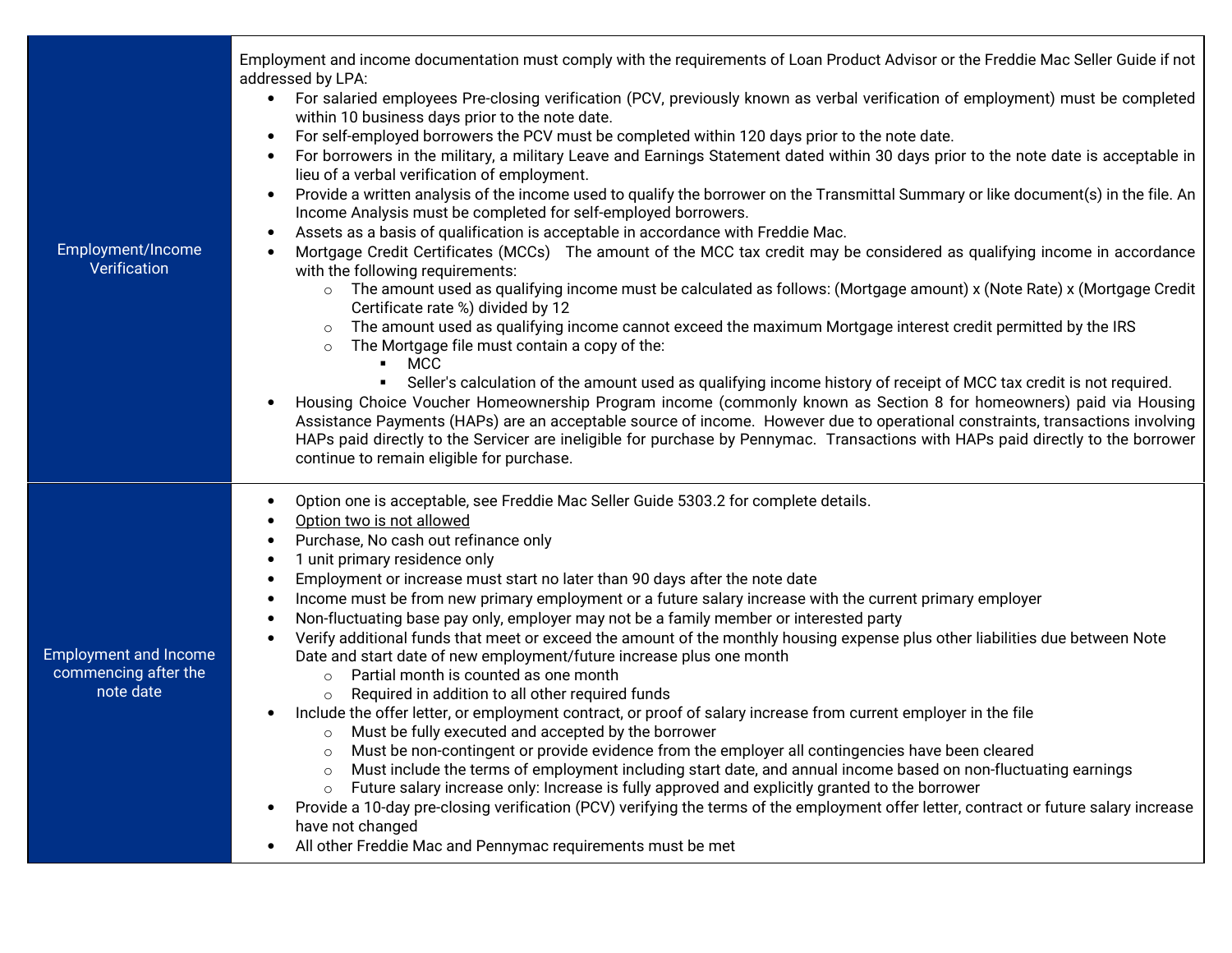| <b>Escrow Holdbacks</b>         | Escrow holdbacks are allowed in accordance with Freddie Mac quidelines including, but not limited to:<br>Holdbacks for safety, soundness, habitability must be completed prior to delivery to Pennymac<br>Post funding stip for 1004D confirming completion will be placed on loans where appraisal is "subject to" completion of<br>$\bullet$<br>improvements.<br>Post funding stip for a final title policy endorsement that ensures the priority of the first lien will be placed on loans where the<br>$\bullet$<br>appraisal is "subject to" completion of improvements.<br>A copy of the escrow agreement will be required to show how the escrow account will be managed and how funds will be<br>$\bullet$<br>disbursed.<br>Non-del not allowed<br>$\bullet$                                                                                                                                                                                                                                                                                                                                    |
|---------------------------------|---------------------------------------------------------------------------------------------------------------------------------------------------------------------------------------------------------------------------------------------------------------------------------------------------------------------------------------------------------------------------------------------------------------------------------------------------------------------------------------------------------------------------------------------------------------------------------------------------------------------------------------------------------------------------------------------------------------------------------------------------------------------------------------------------------------------------------------------------------------------------------------------------------------------------------------------------------------------------------------------------------------------------------------------------------------------------------------------------------|
| <b>Financing Concessions</b>    | Financing concessions for primary residences and second homes must be within the following allowable percentages:<br>$\bullet$<br>9% of value with LTV/TLTV ratios less than or equal to 75%<br>$\circ$<br>6% of value with LTV/TLTV ratios greater than 75% up to and including 90%<br>$\circ$<br>3% of value with LTV/TLTV ratios greater than 90%<br>$\circ$<br>The maximum financing concession for investment properties is 2% of value regardless of the LTV ratio<br>$\circ$<br>Note: Financing concessions paid by Freddie Mac, as the property seller for transactions involving the sale of Freddie Mac<br>$\circ$<br>REO properties are not subject to the above maximum financing concession limits. In all cases, the requirements for use<br>of financing concessions continue to apply i.e. the concessions must not exceed the borrower's actual closing costs.<br>Selling Guide section 5501.5<br>Property Seller can pay up to 12 months future HOA dues per Freddie Mac's guidelines. Amount of HOA dues must meet IPC<br>limits. See Freddie Mac 4204.3 for additional information. |
| <b>Gifts and Funds to Close</b> | Follow Freddie Mac's guidelines. See Ch. 5501 of Freddie Mac's guide for additional details.<br>Borrowers must make 5% minimum down payment contribution from his/her own funds on loans with LTVs greater than 80%<br>$\bullet$<br>when the subject is a Secondary Residence with a gift used as a source of funds.                                                                                                                                                                                                                                                                                                                                                                                                                                                                                                                                                                                                                                                                                                                                                                                    |
| High Cost / High Priced         | Pennymac will not purchase High Cost Loans<br>$\bullet$<br>Higher Priced Mortgage Loans (HPML) transactions are eligible for purchase. HPML guidelines require:<br>Establishment of an escrow account for taxes and insurance premiums on any transaction secured by a principal<br>$\circ$<br>residence.<br>Must meet all applicable state and/or federal compliance requirements.<br>$\circ$<br>A prohibition on ARM loans with an initial fixed rate period of less than seven years (7/1 ARMs are eligible). HPML ARMs are<br>qualified at the greater of the note rate or the fully indexed rate.). Note that ARMS are not currently eligible for manufactured<br>homes.                                                                                                                                                                                                                                                                                                                                                                                                                           |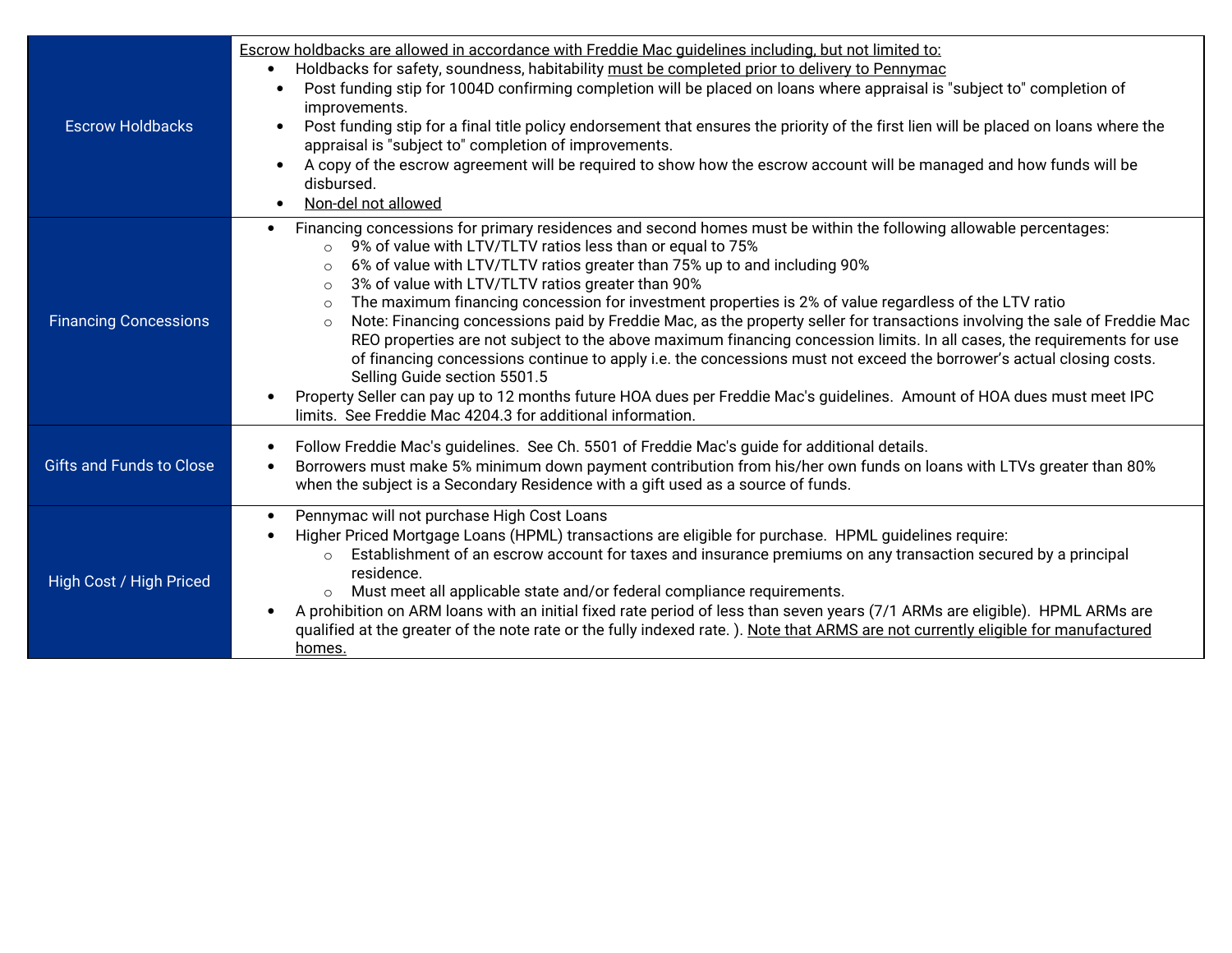| <b>Land Value</b>     | If the Borrower owns the land on which the Manufactured Home is being permanently attached, the land may be used as an equity<br>$\bullet$<br>contribution. In such event, the Borrower's equity contribution is equal to:<br>The current appraised value of the land if the Borrower has owned the land for 12 months or more prior to the application<br>$\circ$<br>date, or<br>The lower of the current appraised value of the land or the purchase price of the land if the Borrower has owned the land<br>$\circ$<br>for less than 12 months<br>If the Borrower purchased the land less than 12 months prior to the application date, the Seller must document the Borrower's<br>equity contribution with:<br>A certified copy of the Settlement/Closing Disclosure Statement, and<br>$\circ$<br>A copy of the warranty deed evidencing there are no liens against the subject property, or a copy of the release for any<br>$\circ$<br>prior lien(s)<br>If the Borrower acquired the land as a gift, an inheritance or by some other non-purchase transaction less than 12 months prior to<br>$\bullet$<br>the application date, the Seller must obtain appropriate documentation to verify the acquisition and transfer of ownership of the<br>land. In such event, the value of the land will be its current appraised value. |
|-----------------------|---------------------------------------------------------------------------------------------------------------------------------------------------------------------------------------------------------------------------------------------------------------------------------------------------------------------------------------------------------------------------------------------------------------------------------------------------------------------------------------------------------------------------------------------------------------------------------------------------------------------------------------------------------------------------------------------------------------------------------------------------------------------------------------------------------------------------------------------------------------------------------------------------------------------------------------------------------------------------------------------------------------------------------------------------------------------------------------------------------------------------------------------------------------------------------------------------------------------------------------------------------------------------------------------------------------------------------------|
| <b>Large Deposits</b> | Cryptocurrency/Virtual Currency may only be used as funds for closing and reserves if it has been exchanged into U.S. dollars and is<br>$\bullet$<br>held in a U.S. or state regulated financial institution. There must be sufficient documentation to verify that the funds originated from<br>the borrower's cryptocurrency/virtual currency account. Acceptable documentation to use those funds includes the following:<br>Documentation from Cryptocurrency exchange account verifying the borrower as the Legal Owner and not the nickname of the<br>$\circ$<br>account, AND<br>Previous borrower bank statement showing funds going into the same Cryptocurrency exchange account that the large<br>$\circ$<br>deposit came from, OR<br>1099-B/MISC from the same Cryptocurrency exchange account that the large deposit came from, plus the borrower's Tax<br>$\circ$<br>Returns reflecting the 1099 gain/loss                                                                                                                                                                                                                                                                                                                                                                                                               |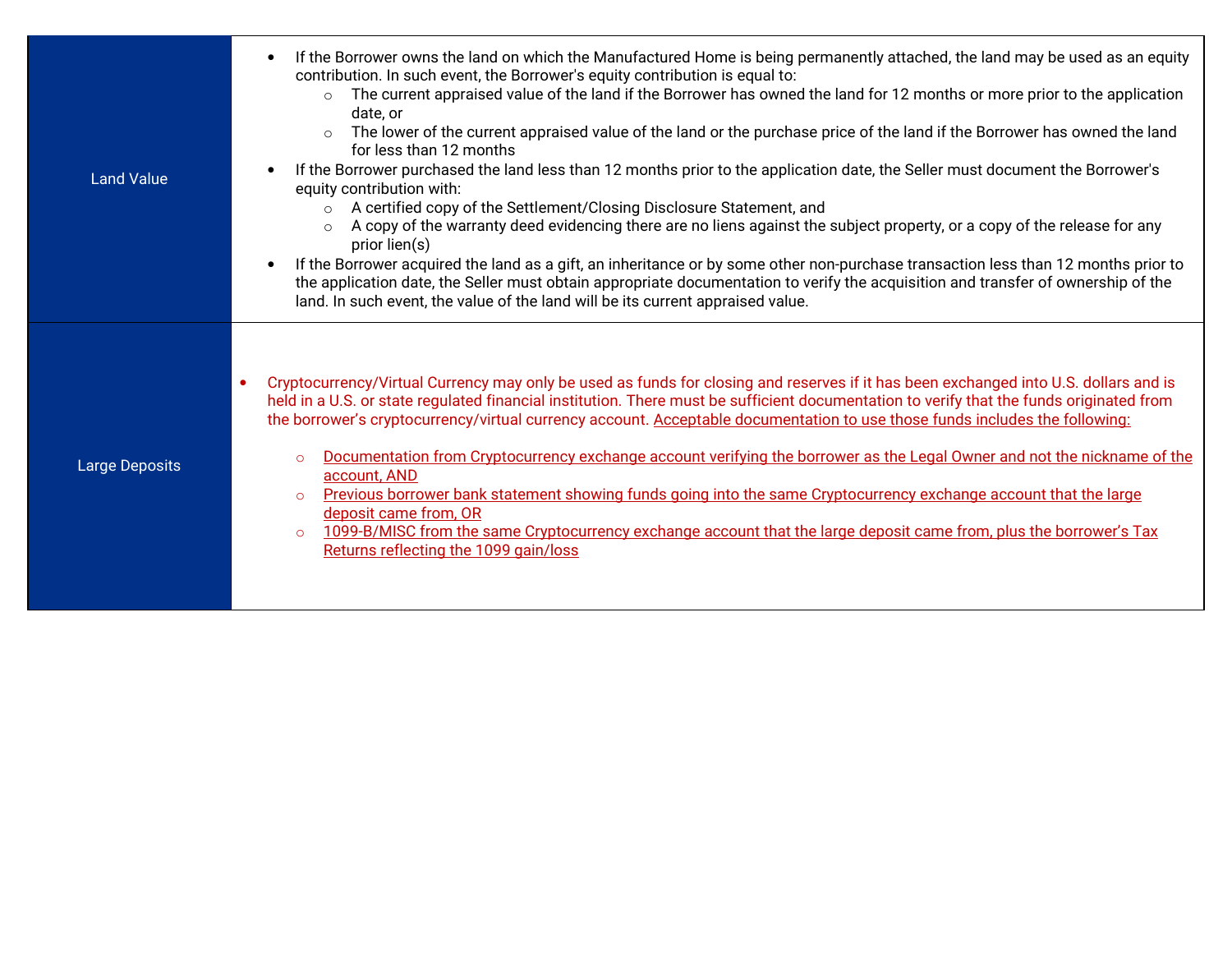|                         | Purchase 5703.4:<br>$\bullet$                                                                                                                                                                                                                                                                                                                                                                                                                                                                                                                                                                                                                                                                                                                                                                                                                                                                                                                                                                                                                                                                                                                                                                                                                                                                                                                                                                                                                                                                                                                                                                                                                                                                                                                                                                                                                                                                                                                                                                                                                                                                 |
|-------------------------|-----------------------------------------------------------------------------------------------------------------------------------------------------------------------------------------------------------------------------------------------------------------------------------------------------------------------------------------------------------------------------------------------------------------------------------------------------------------------------------------------------------------------------------------------------------------------------------------------------------------------------------------------------------------------------------------------------------------------------------------------------------------------------------------------------------------------------------------------------------------------------------------------------------------------------------------------------------------------------------------------------------------------------------------------------------------------------------------------------------------------------------------------------------------------------------------------------------------------------------------------------------------------------------------------------------------------------------------------------------------------------------------------------------------------------------------------------------------------------------------------------------------------------------------------------------------------------------------------------------------------------------------------------------------------------------------------------------------------------------------------------------------------------------------------------------------------------------------------------------------------------------------------------------------------------------------------------------------------------------------------------------------------------------------------------------------------------------------------|
| Loan Purpose: Purchase  | Proceeds may be used to purchase the land, or the Borrower may separately own the land.<br>$\circ$<br>The purchase price may include documented costs for delivery and setup, site development, installation, and permanent<br>$\circ$<br>utility connections, including well and/or septic systems. Credits for wheels and axles, and any Manufactured Home<br>retailer rebates, must be deducted from the purchase price along with any sales concessions in accordance with Freddie<br>Section 5501.5.<br>LTV/TLTV/HTLTV calculated as per below<br>$\circ$<br>Newly built manufactured home <sup>1</sup> LTV is calculated as the lowest of:<br>The purchase price of the Manufactured Home and land, and<br>$\circ$<br>If the land was purchased less than 12 months prior to the application date, the lowest purchase price at which the<br>٠<br>land was sold during that 12-month period, or<br>If the land was purchased 12 months or more prior to the application date, the current appraised value of the land,<br>٠<br>or<br>The current appraised value of the Manufactured Home and land<br>$\circ$<br>Existing manufactured home that is affixed to a permanent foundation prior to the application date will be based on value<br>calculated as the lowest of:<br>The purchase price of the Manufactured Home and land, or<br>$\circ$<br>The current appraised value of the Manufactured Home and land, or<br>$\circ$<br>If the Manufactured Home was affixed to a permanent foundation less than 12 months prior to the application date, the<br>$\circ$<br>lowest price at which the Manufactured Home was previously sold during that 12-month period, and the lower of:<br>The current appraised value of the land, or<br>٠<br>The lowest price at which the land was sold during that 12-month period (provided there was such a sale)<br>٠<br><b>CHOICEHome LTV calculation is based on the lesser of:</b><br>The purchase price of the CHOICEHome and purchase price of the land, or<br>$\circ$<br>The current appraised value of the CHOICEHome and land<br>$\circ$ |
| Loan Purpose: Rate Term | 1Non-Del only: not eligible<br>Limited Cash-Out/Rate & Term Refinance<br>$\bullet$<br>The refinance mortgage being paid off must have a note date no less than 30 days prior to the note date of the no cash-<br>$\circ$<br>out refinance, and evidence must be documented in the loan file.<br>Proceeds can be used to pay off a first mortgage.<br>$\circ$<br>Proceeds can be used to pay off or pay down any junior liens related to the purchase of the subject property<br>$\circ$<br>Pay related Closing Costs and Prepaid items<br>$\circ$<br>Disburse cash out to the Borrower (or any other payee) up to the greater of 1% of the new refinance Mortgage or \$2,000<br>$\circ$<br>LTV/TLTV/HTLV are based on the current appraised value of the manufactured home and land regardless of age or length of<br>$\bullet$<br>ownership.<br><b>CHOICEHome:</b> LTV/TLTV/HTLV are based on a value calculated on the current appraised value of the CHOICEHome and land.                                                                                                                                                                                                                                                                                                                                                                                                                                                                                                                                                                                                                                                                                                                                                                                                                                                                                                                                                                                                                                                                                                                  |
| Loan Purpose: Cash Out  | Cash Out<br>Maximum of 20 years.<br>$\circ$<br>Minimum of 12 months seasoning required. Borrower must be on title for a minimum of 12 months. Delayed financing is<br>$\circ$<br>not allowed.<br>Refinance to buy out owner's interest: Written agreement must be legible and signed/dated prior to or at application. All<br>$\circ$<br>other Freddie Mac requirements must be met<br>The cash-out refinance Mortgage must comply with the applicable LTV/TLTV/HTLTV ratio limits and all other Freddie Mac<br>$\circ$<br>requirements<br>All refinance transactions must meet Continuity of Obligation requirements<br>$\circ$<br>LTV/TLTV/HTLV are based on the current appraised value of the manufactured home and land                                                                                                                                                                                                                                                                                                                                                                                                                                                                                                                                                                                                                                                                                                                                                                                                                                                                                                                                                                                                                                                                                                                                                                                                                                                                                                                                                                  |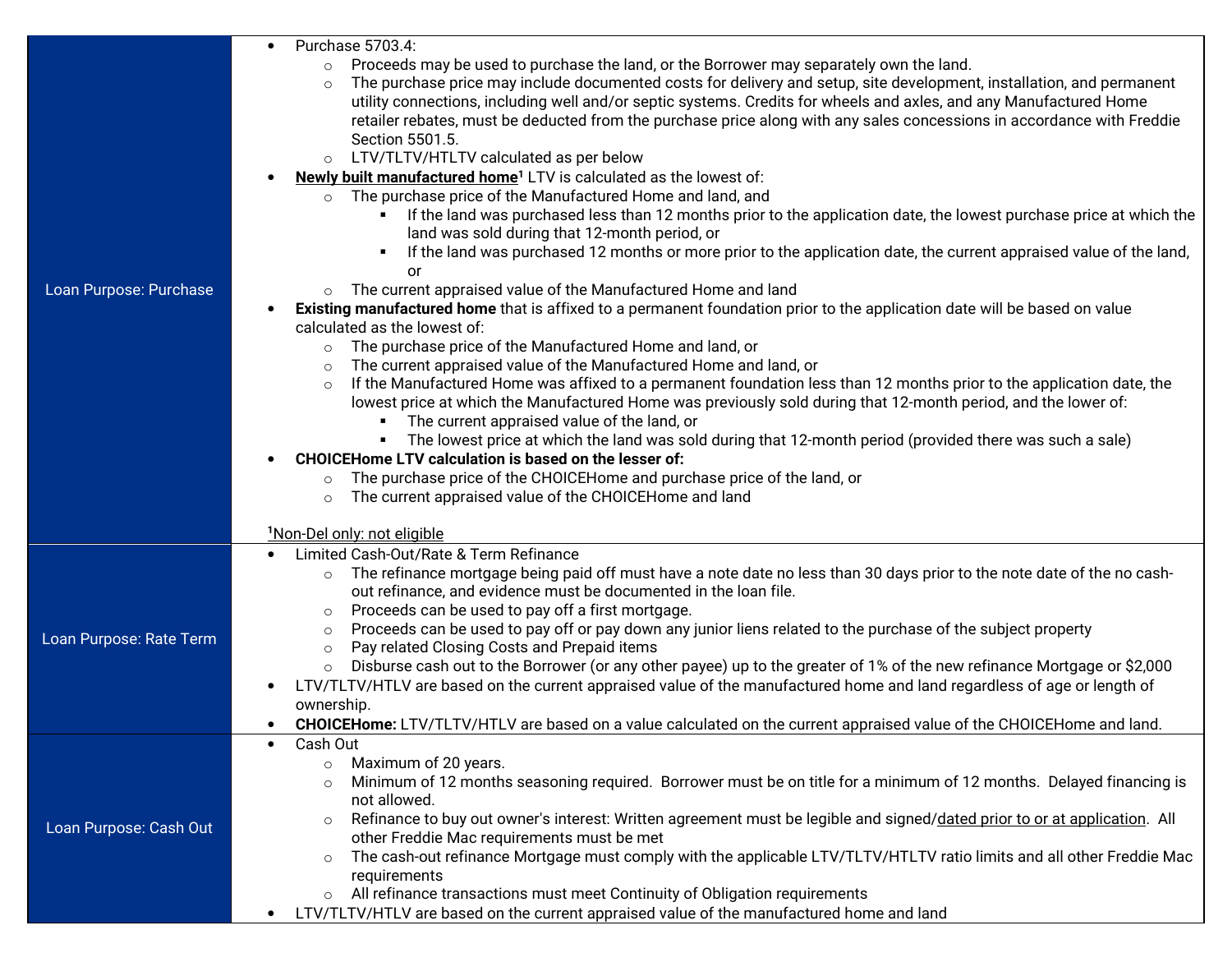| Loan Purpose:<br><b>Ineligible Transactions</b> | Intra-family purchases as a means to obtain cash-out for the seller while avoiding cash-out qualifications and pricing are not eligible<br>transactions. These types of transactions may seem to meet Agency guidelines, they are not bonafide purchase transactions and therefore<br>not eligible for purchase by Pennymac. Unacceptable transactions of this type may have some or all of the following characteristics:<br>Gift of equity from the seller<br>Large amount of seller credits<br>Family member remaining in the home and on title after the "purchase"<br>$\bullet$<br>Seller unable to qualify for a cash-out transaction of their own<br>$\bullet$ |
|-------------------------------------------------|-----------------------------------------------------------------------------------------------------------------------------------------------------------------------------------------------------------------------------------------------------------------------------------------------------------------------------------------------------------------------------------------------------------------------------------------------------------------------------------------------------------------------------------------------------------------------------------------------------------------------------------------------------------------------|
| Mortgage Insurance                              | <b>Acceptable MI Types</b><br><b>Borrower Paid Monthly</b><br><b>Borrower Paid Single Premium</b><br>Financed: Gross LTV cannot exceed Pennymac's program maximum<br>Not allowed for Super Conforming Loans<br>$\circ$<br>Not allowed with split premium<br>$\circ$<br>Split Premium<br>Lender Paid Single Premium<br><b>Reduced MI</b><br><b>Unacceptable MI Types:</b><br><b>Lender Paid Monthly</b><br>$\bullet$<br><b>Lender Paid Annual</b><br><b>Borrower Paid Annual</b><br>Any MI type not listed as acceptable                                                                                                                                               |
| Occupancy                                       | Primary Residence - 1 unit only<br>Second Homes - 1-unit only                                                                                                                                                                                                                                                                                                                                                                                                                                                                                                                                                                                                         |
| Open-End (30 Day)<br><b>Accounts</b>            | For 30-day accounts (i.e. accounts that require the balance to be paid in full monthly):<br>Verify sufficient funds <sup>1</sup> to cover balance, in addition to funds required for closing and reserves and exclude from DTI, or<br>Document payment amount and include in DTI. Acceptable documentation may include a monthly statement or credit supplement<br>showing the payment amount.<br>5% of balance may not be used as a default payment.<br><sup>1</sup> The source of funds must be from an eligible source as described in Freddie Mac Guide section 5501.3                                                                                            |
| Power of Attorney (POA)                         | An individual employed by or affiliated with any party to the loan transaction e.g. title insurer, settlement agent etc. is not eligible as a POA                                                                                                                                                                                                                                                                                                                                                                                                                                                                                                                     |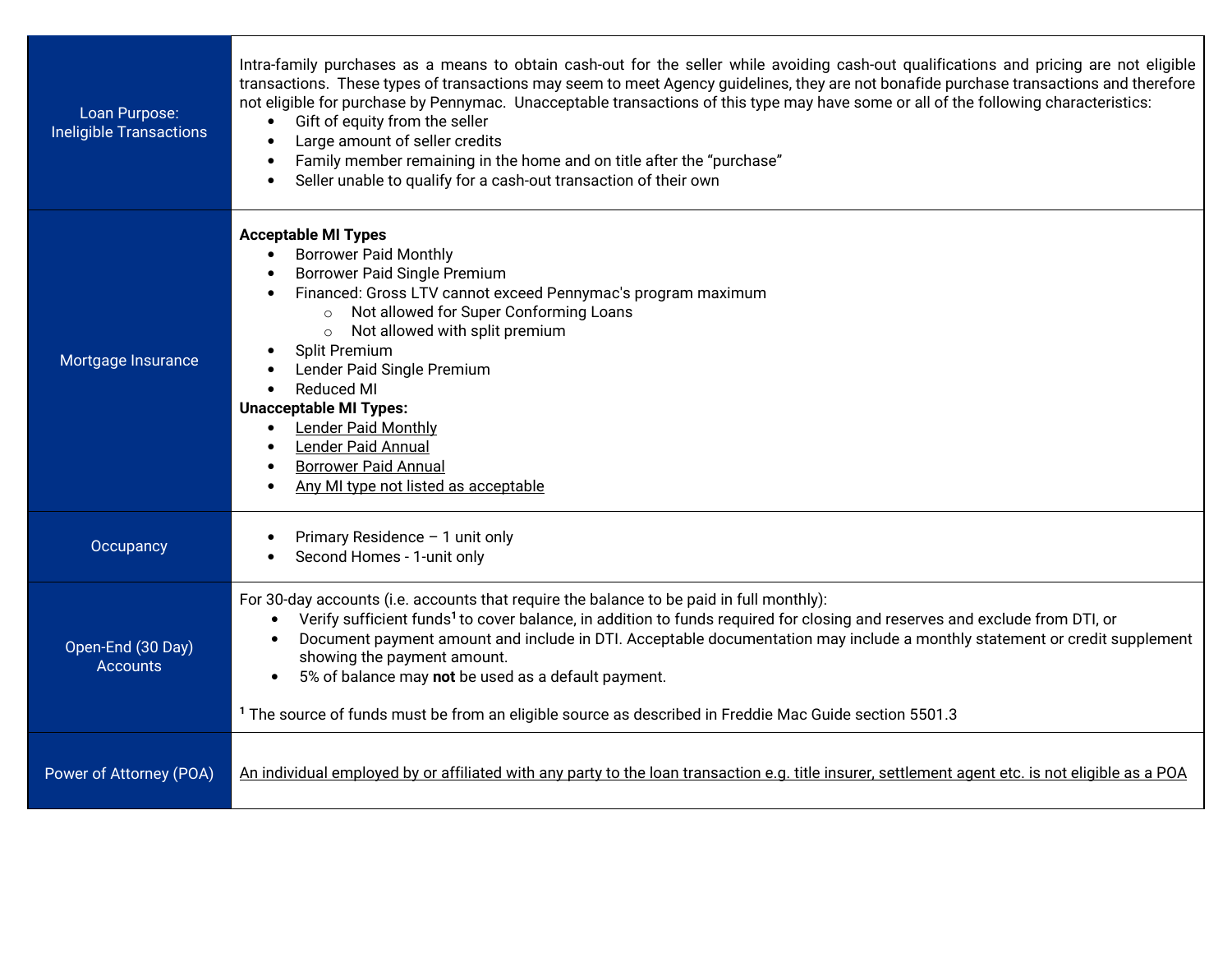| Property: Eligible Types                                                              | Multiple width manufactured home<br>$\bullet$<br>Minimum of 12 feet wide and 600 square feet of gross living area<br>$\bullet$<br>All homes must be attached to a permanent foundation and legally classified as real property<br>The unit must not have been previously installed or occupied at any other site or location, except from the manufacturer or the<br>$\bullet$<br>dealer's lot as a new unit.<br>The unit must not have been previously installed or occupied at any other site or location, except from the manufacturer or the<br>$\bullet$<br>dealer's lot as a new unit.<br>The towing hitch, wheels, and axles must be removed<br>$\bullet$<br>Fee Simple land ownership only<br>See 5703.2 for complete details<br>$\bullet$<br>Homes with income based resale restrictions must be CHOICEHome<br>$\bullet$                             |
|---------------------------------------------------------------------------------------|---------------------------------------------------------------------------------------------------------------------------------------------------------------------------------------------------------------------------------------------------------------------------------------------------------------------------------------------------------------------------------------------------------------------------------------------------------------------------------------------------------------------------------------------------------------------------------------------------------------------------------------------------------------------------------------------------------------------------------------------------------------------------------------------------------------------------------------------------------------|
| Property: Ineligible Types                                                            | Single Width manufactured home<br>$\bullet$<br>Manufactured home NOT affixed to the land or not real property<br>Located in a mobile home park or other area where the borrower does not own the land<br>Co-ops<br>٠<br>Land trusts, including community land trusts<br>2-4 units<br>$\bullet$<br>Leasehold estates<br>$\bullet$<br>Home that was moved from its original site and was previously occupied or installed on a permanent foundation<br>Properties with accessory dwelling unit(s) unless a CHOICEHome<br>$\bullet$<br>Property subject to income based resale restrictions<br>Properties that have been moved from a previously installed location<br>$\bullet$                                                                                                                                                                                 |
| Property; Maximum<br><b>Number of Financed</b><br>Properties                          | The loan must comply with Freddie Mac's limitations on the maximum number of financed properties:<br>owner-occupied: unlimited<br>$\circ$<br>second home and investment property: ten<br>$\circ$<br>When the borrower owns 7-10 financed properties:<br>LPA accept required<br>$\circ$<br>Minimum 720 credit score<br>$\bigcap$                                                                                                                                                                                                                                                                                                                                                                                                                                                                                                                               |
| <b>Property Flipping Policy</b><br>(Properties resold within<br>180 days of purchase) | Properties that involve a re-sale that occurred within the last 180 days that have a non-arm's length relationship between the buyer<br>$\bullet$<br>and seller and an increase in value are prohibited.<br>Lenders must pay particular attention and institute extra due diligence for those loans in which the appraised value is believed to<br>be excessive or where the value of the property has experienced significant appreciation in a short time period since the prior sale.<br>Pennymac believes that one of the best ways lenders can reduce the risk associated with excessive values and/or rapid<br>appreciation is by receiving accurate appraisals from knowledgeable, experienced appraisers.<br>Pennymac recommends an additional value product to support the subject appraised value in instances of greater than 20%<br>appreciation. |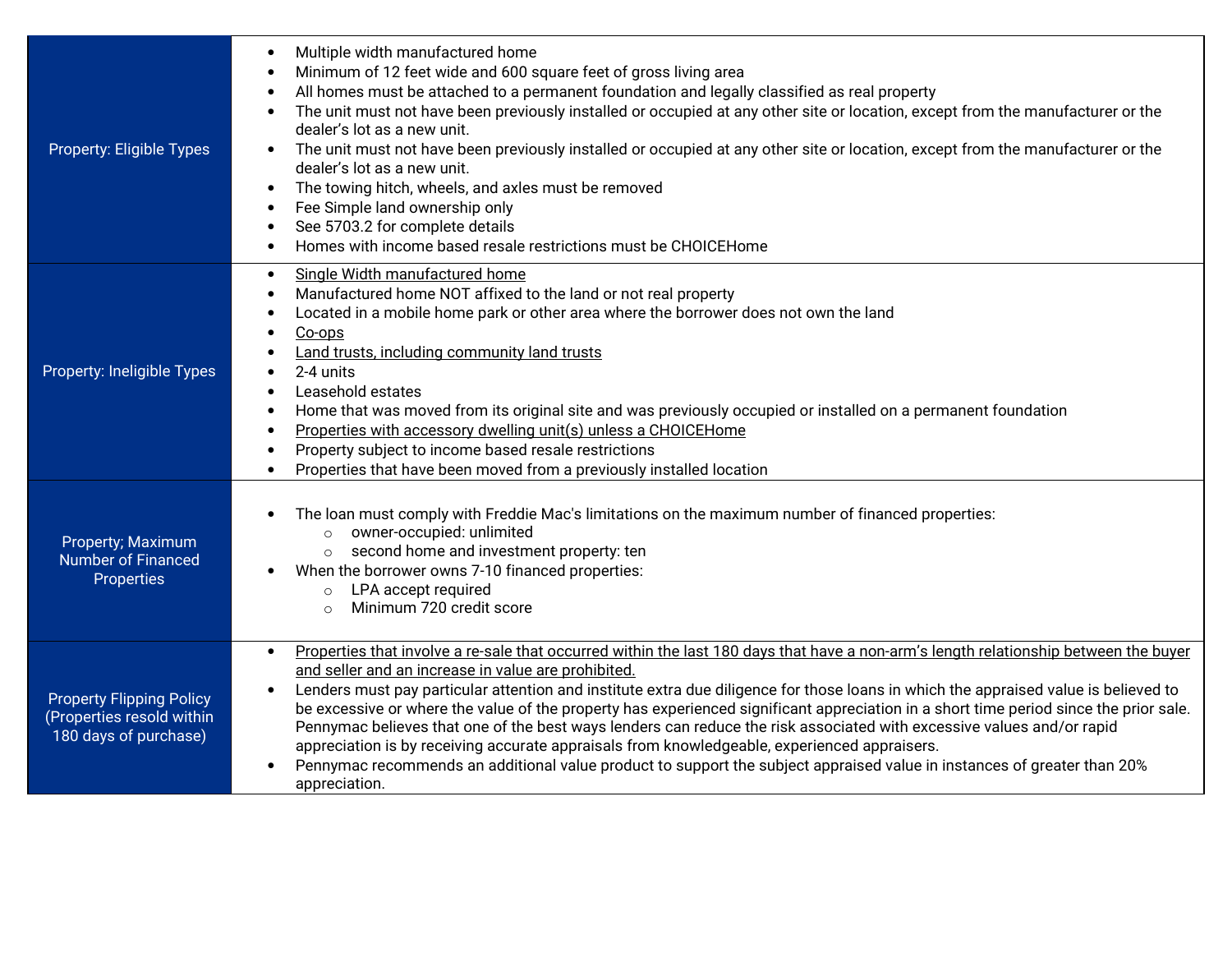| Property: Turn-key<br>Investments | Purchase or refinance transactions involving turn-key investment, or other similar arrangements, are not eligible for purchase by<br>Pennymac. Characteristics of a Turn-key property include but are not limited to:<br>The property seller is an LLC (or other entity) that purchases distressed properties and re-sells to borrowers at a non-distressed<br>$\bullet$<br>valuation.<br>Property seller or a related entity enters into an agreement to manage the property on behalf of the buyer including marketing.<br>tenant screening, rent collection, maintenance, etc.<br>Buyer frequently lives out-of-the-area from the subject property.<br>$\bullet$<br>See Pennymac Announcement 15-43 for additional details.<br>$\bullet$                                            |
|-----------------------------------|----------------------------------------------------------------------------------------------------------------------------------------------------------------------------------------------------------------------------------------------------------------------------------------------------------------------------------------------------------------------------------------------------------------------------------------------------------------------------------------------------------------------------------------------------------------------------------------------------------------------------------------------------------------------------------------------------------------------------------------------------------------------------------------|
| Ratios                            | The maximum DTI is 50% with a LPA Accept<br>Loans with DTI exceeding 50% regardless of AUS decision are ineligible.<br>Pennymac allows non-occupant co-borrower blended ratios in accordance with Freddie Mac guidelines                                                                                                                                                                                                                                                                                                                                                                                                                                                                                                                                                               |
| <b>Recently Listed Properties</b> | The subject property must not be currently listed for sale. It must be taken off the market on or before the disbursement date of<br>$\bullet$<br>the new mortgage loan. Borrowers must confirm their intent to occupy the subject property (for principal residence transactions).<br>If the property was listed in the prior 30 days to the application date, the Early Pay-off (EPO) provision will be extended to 1 year.<br>$\bullet$                                                                                                                                                                                                                                                                                                                                             |
| <b>Rental Income Calculation</b>  | Follow Freddie Mac guidelines relative to rental income calculation.<br>$\bullet$<br>Effective with loans delivered on or after February 5th, Lenders must follow Freddie Mac's rental income updates. See section<br>5306.1 for complete requirements.<br>Rent loss insurance is not required.<br>$\bullet$                                                                                                                                                                                                                                                                                                                                                                                                                                                                           |
| <b>Reserves</b>                   | Follow LPA requirements for reserves<br>Reserves must be based upon the full monthly payment (PITIA) amount for the property.                                                                                                                                                                                                                                                                                                                                                                                                                                                                                                                                                                                                                                                          |
| Seasoning                         | Please refer to the Pennymac Seasoned Loan Policy located in the Pennymac Seller Guide for requirements and loan-level price adjustments.                                                                                                                                                                                                                                                                                                                                                                                                                                                                                                                                                                                                                                              |
| <b>State Restrictions</b>         | Illinois Land Trust vesting's are not eligible for loan sale to Pennymac<br>$\bullet$<br>Texas 50 (a)(6) refinance mortgages are eligible with Pennymac Seller Approval:<br>Owner-Occupied, 1 unit only - Non-occupant co-borrowers may not be eligible on TX A6 loans. Correspondents are<br>$\circ$<br>responsible for determining acceptability. Non-Del only: Non-occupant borrowers are not allowed on TX A6 loans.<br>Maximum 80% LTV/CLTV<br>$\circ$<br>2% fee restriction in accordance with Texas Constitution<br>$\Omega$<br>Full appraisal required<br>$\circ$<br>No new secondary financing<br>$\circ$<br>Loans must comply with Freddie Mac and Texas Constitution requirements<br>$\circ$<br>Power of Attorney allowed in accordance with Texas requirements.<br>$\circ$ |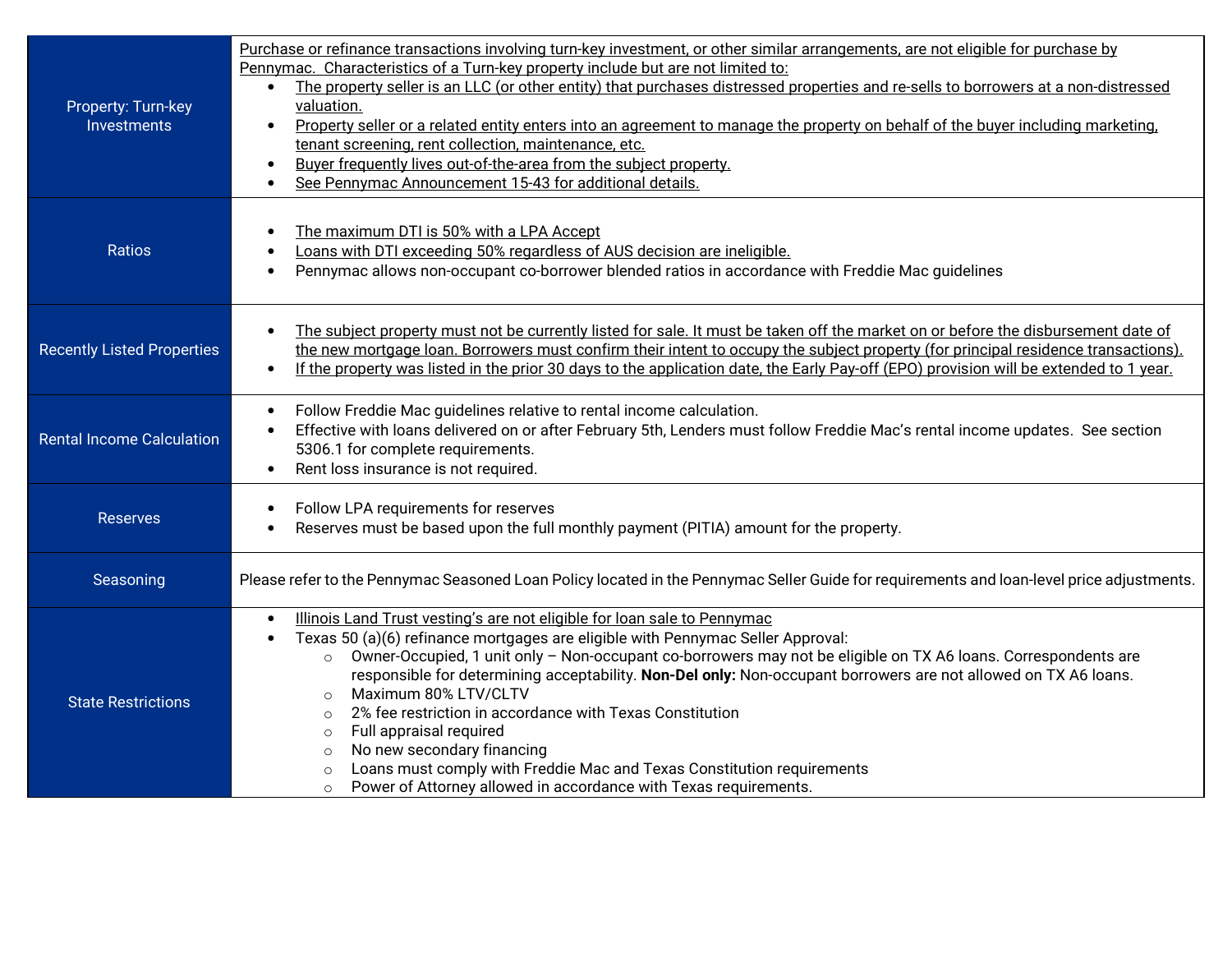| <b>Tax Transcripts</b>                | Tax transcripts for the most recent one year are required for all self-employed borrowers whose income is used to qualify. If only<br>non-self-employed income is used to qualify, transcripts are not required.<br>When tax transcripts are provided, they must support the income used to qualify<br>A properly executed 4506-C is required for all transactions except when the loan file contains tax transcripts<br>If tax transcripts are not available (due to a recent filing for the current year) a copy of the IRS notice showing "No record of return<br>filed" is required along with documented acknowledgement receipt (such as IRS officially stamped tax returns or evidence that the<br>return was electronically received) from the IRS and transcripts from the previous year. |
|---------------------------------------|----------------------------------------------------------------------------------------------------------------------------------------------------------------------------------------------------------------------------------------------------------------------------------------------------------------------------------------------------------------------------------------------------------------------------------------------------------------------------------------------------------------------------------------------------------------------------------------------------------------------------------------------------------------------------------------------------------------------------------------------------------------------------------------------------|
| Temporary Interest<br><b>Buydowns</b> | Not eligible                                                                                                                                                                                                                                                                                                                                                                                                                                                                                                                                                                                                                                                                                                                                                                                       |